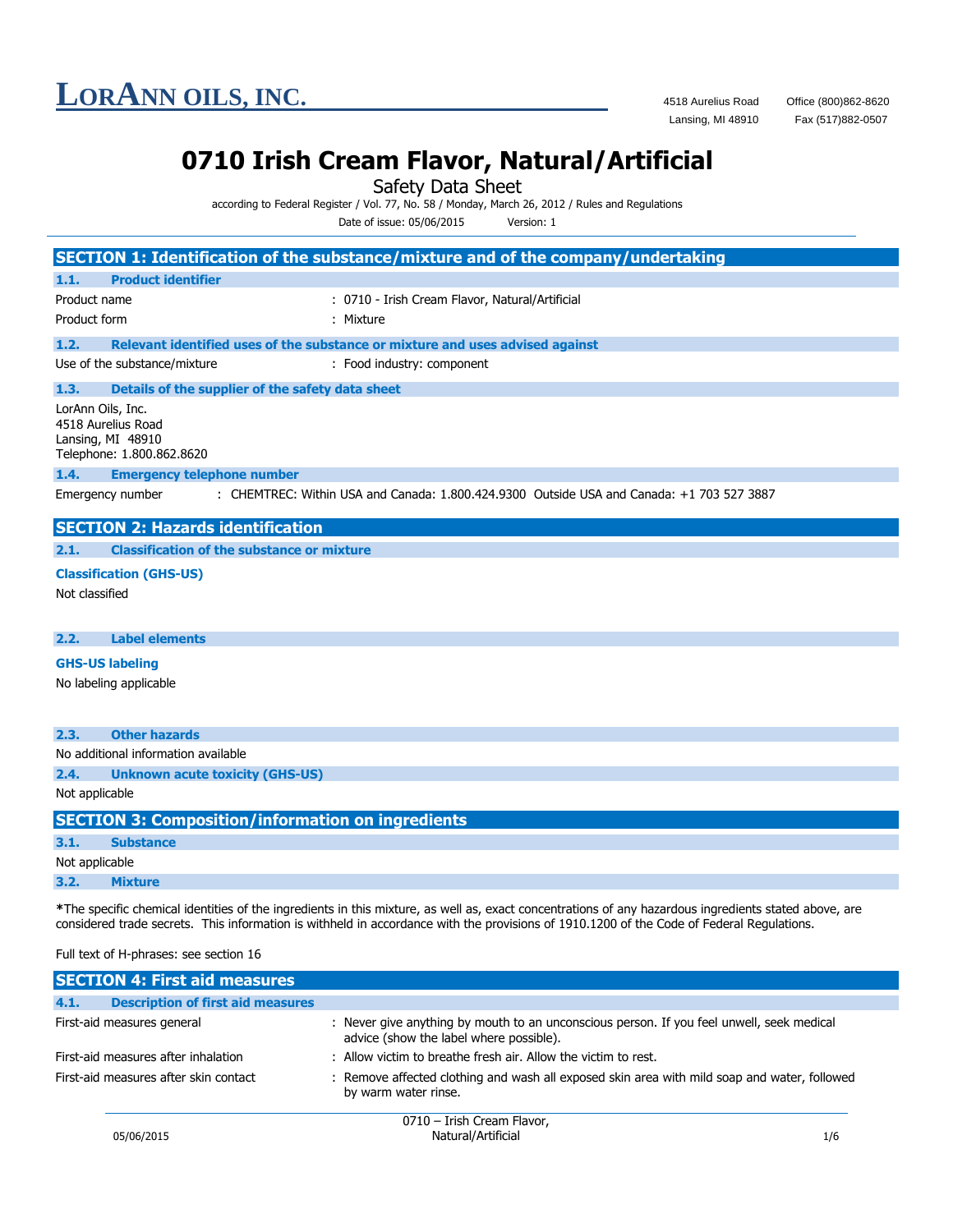| First-aid measures after eye contact                                        | : Rinse immediately with plenty of water. Obtain medical attention if pain, blinking or redness<br>persist.                                     |
|-----------------------------------------------------------------------------|-------------------------------------------------------------------------------------------------------------------------------------------------|
| First-aid measures after ingestion                                          | : Rinse mouth. Do NOT induce vomiting. Obtain emergency medical attention.                                                                      |
| 4.2.                                                                        | Most important symptoms and effects, both acute and delayed                                                                                     |
| Symptoms/injuries                                                           | : Not expected to present a significant hazard under anticipated conditions of normal use.                                                      |
| 4.3.                                                                        | Indication of any immediate medical attention and special treatment needed                                                                      |
| No additional information available                                         |                                                                                                                                                 |
| <b>SECTION 5: Firefighting measures</b>                                     |                                                                                                                                                 |
| 5.1.<br><b>Extinguishing media</b>                                          |                                                                                                                                                 |
| Suitable extinguishing media                                                | : Foam. Dry powder. Carbon dioxide. Water spray. Sand.                                                                                          |
| Unsuitable extinguishing media                                              | : Do not use a heavy water stream.                                                                                                              |
| Special hazards arising from the substance or mixture<br>5.2.               |                                                                                                                                                 |
| No additional information available                                         |                                                                                                                                                 |
| 5.3.<br><b>Advice for firefighters</b>                                      |                                                                                                                                                 |
| Firefighting instructions                                                   | : Use water spray or fog for cooling exposed containers. Exercise caution when fighting any                                                     |
|                                                                             | chemical fire. Prevent fire-fighting water from entering environment.                                                                           |
| Protection during firefighting                                              | : Do not enter fire area without proper protective equipment, including respiratory protection.                                                 |
|                                                                             |                                                                                                                                                 |
| <b>SECTION 6: Accidental release measures</b>                               |                                                                                                                                                 |
| 6.1.                                                                        | Personal precautions, protective equipment and emergency procedures                                                                             |
| 6.1.1.<br>For non-emergency personnel                                       |                                                                                                                                                 |
| Emergency procedures                                                        | : Evacuate unnecessary personnel.                                                                                                               |
| 6.1.2.<br>For emergency responders                                          |                                                                                                                                                 |
| Protective equipment                                                        | : Equip cleanup crew with proper protection.                                                                                                    |
| Emergency procedures                                                        | : Ventilate area.                                                                                                                               |
| 6.2.<br><b>Environmental precautions</b>                                    |                                                                                                                                                 |
|                                                                             | Prevent entry to sewers and public waters. Notify authorities if liquid enters sewers or public waters.                                         |
|                                                                             |                                                                                                                                                 |
| 6.3.<br>Methods and material for containment and cleaning up                |                                                                                                                                                 |
| Methods for cleaning up                                                     | Soak up spills with inert solids, such as clay or diatomaceous earth as soon as possible. Collect<br>spillage. Store away from other materials. |
| 6.4.<br><b>Reference to other sections</b>                                  |                                                                                                                                                 |
| See Heading 8. Exposure controls and personal protection.                   |                                                                                                                                                 |
| <b>SECTION 7: Handling and storage</b>                                      |                                                                                                                                                 |
| 7.1.<br><b>Precautions for safe handling</b>                                |                                                                                                                                                 |
| Precautions for safe handling                                               | : Wash hands and other exposed areas with mild soap and water before eating, drinking or                                                        |
|                                                                             | smoking and when leaving work. Provide good ventilation in process area to prevent formation<br>of vapor.                                       |
| 7.2.<br><b>Conditions for safe storage, including any incompatibilities</b> |                                                                                                                                                 |
| Storage conditions                                                          | : Keep only in the original container in a cool, well ventilated place away from : Keep container<br>closed when not in use.                    |
| Incompatible products                                                       | : Strong bases. Strong acids.                                                                                                                   |
| Incompatible materials                                                      | : Sources of ignition. Direct sunlight.                                                                                                         |
| 7.3.<br><b>Specific end use(s)</b>                                          |                                                                                                                                                 |
| No additional information available                                         |                                                                                                                                                 |
|                                                                             |                                                                                                                                                 |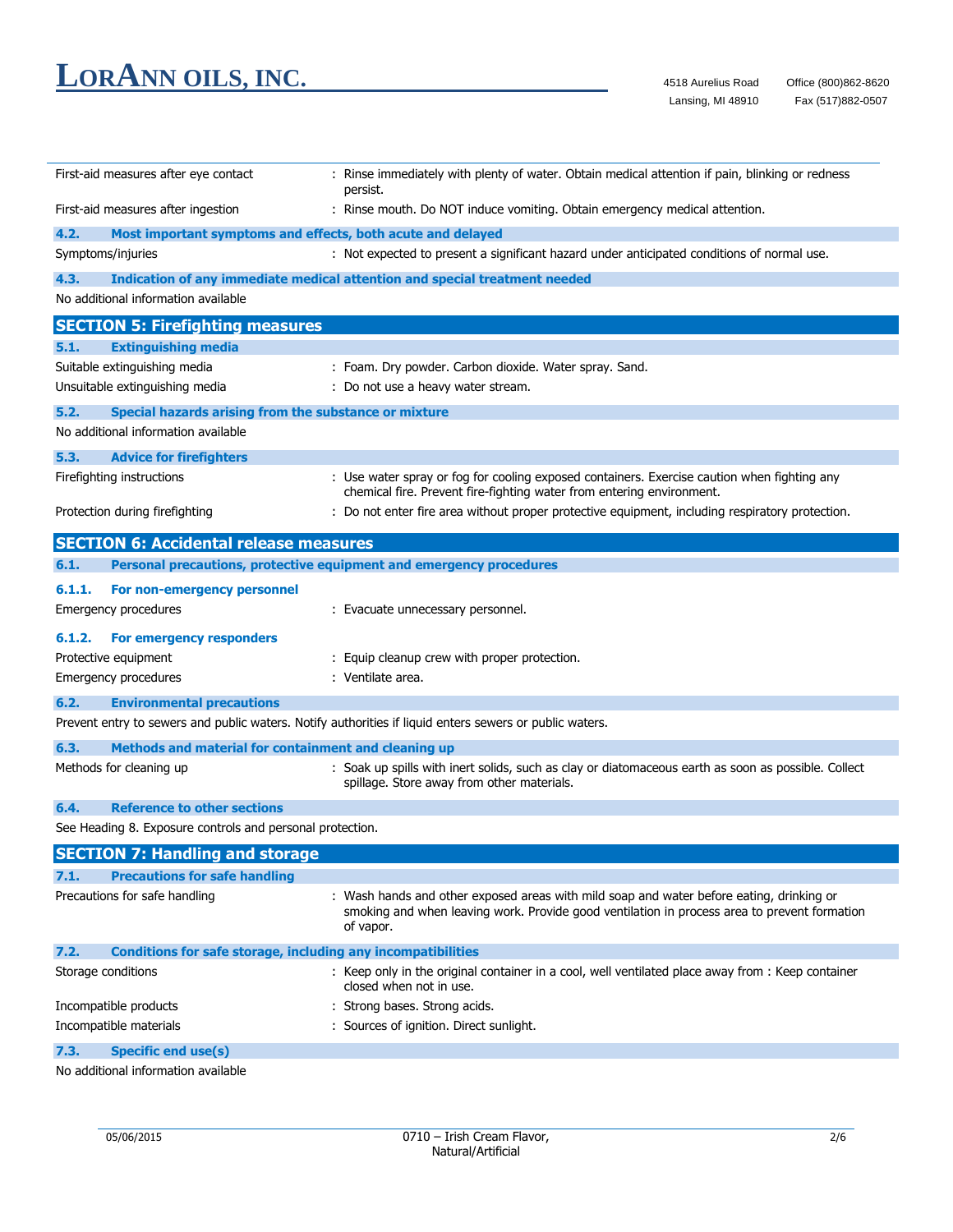### **SECTION 8: Exposure controls/personal protection**

| 8.1.  | <b>Control parameters</b>                     |                |
|-------|-----------------------------------------------|----------------|
|       | 0710 - Irish Cream Flavor, Natural/Artificial |                |
| ACGIH |                                               | Not applicable |
| OSHA  |                                               | Not applicable |

| 8.2.              | <b>Exposure controls</b>      |                                                                 |
|-------------------|-------------------------------|-----------------------------------------------------------------|
|                   | Personal protective equipment | : Avoid all unnecessary exposure.                               |
| Hand protection   |                               | : Wear eye protection and protective gloves. protective gloves. |
| Eye protection    |                               | : Chemical goggles or safety glasses.                           |
|                   | Respiratory protection        | : Wear appropriate mask.                                        |
| Other information |                               | : Do not eat, drink or smoke during use.                        |

### **SECTION 9: Physical and chemical properties**

| 9.1.<br><b>Information on basic physical and chemical properties</b> |                                |
|----------------------------------------------------------------------|--------------------------------|
| Physical state                                                       | : Liquid                       |
| Color                                                                | : Refer to specification sheet |
| Odor                                                                 | : characteristic               |
| Odor threshold                                                       | : No data available            |
| pH                                                                   | : No data available            |
| Relative evaporation rate (butyl acetate=1)                          | : No data available            |
| Melting point                                                        | : No data available            |
| Freezing point                                                       | : No data available            |
| Boiling point                                                        | : No data available            |
| Flash point                                                          | $: > 200$ °F                   |
| Auto-ignition temperature                                            | : No data available            |
| Decomposition temperature                                            | : No data available            |
| Flammability (solid, gas)                                            | : No data available            |
| Vapor pressure                                                       | : No data available            |
| Relative vapor density at 20 °C                                      | : No data available            |
| Relative density                                                     | : No data available            |
| Specific gravity / density                                           | : 0.936                        |
| Solubility                                                           | : Soluble in oil.<br>Water: NO |
| Log Pow                                                              | : No data available            |
| Log Kow                                                              | : No data available            |
| Viscosity, kinematic                                                 | : No data available            |
| Viscosity, dynamic                                                   | : No data available            |
| <b>Explosive properties</b>                                          | : No data available            |
| Oxidizing properties                                                 | : No data available            |
| <b>Explosive limits</b>                                              | : No data available            |
| 9.2.<br><b>Other information</b>                                     |                                |

No additional information available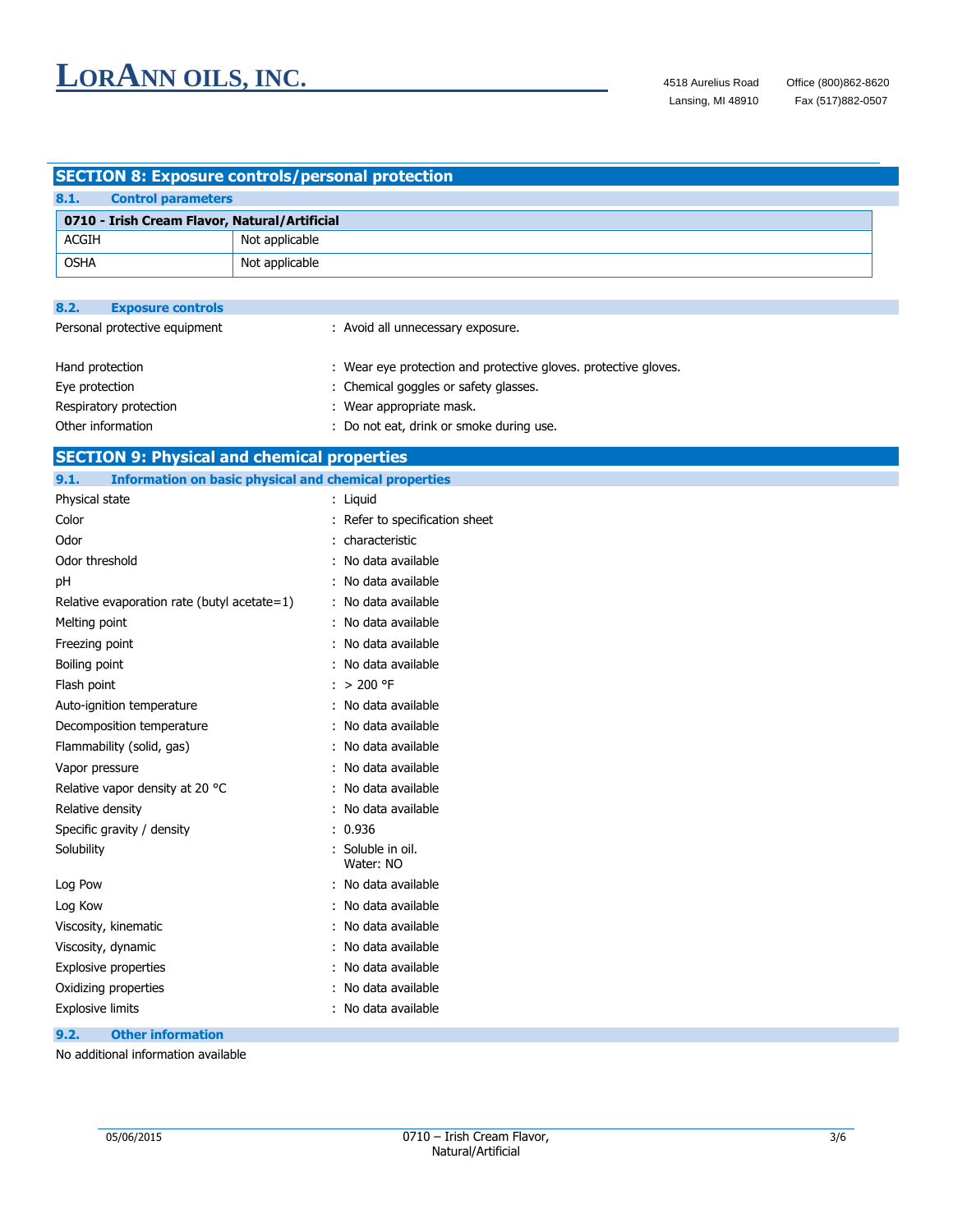Fax (517)882-0507

| <b>SECTION 10: Stability and reactivity</b>          |  |  |  |
|------------------------------------------------------|--|--|--|
| <b>Reactivity</b><br>10.1.                           |  |  |  |
| No additional information available                  |  |  |  |
| 10.2.<br><b>Chemical stability</b>                   |  |  |  |
| Not established.                                     |  |  |  |
| <b>Possibility of hazardous reactions</b><br>10.3.   |  |  |  |
| Not established.                                     |  |  |  |
| <b>Conditions to avoid</b><br>10.4.                  |  |  |  |
| Direct sunlight. Extremely high or low temperatures. |  |  |  |
| <b>Incompatible materials</b><br>10.5.               |  |  |  |
| Strong acids. Strong bases.                          |  |  |  |
| <b>Hazardous decomposition products</b><br>10.6.     |  |  |  |
| fume. Carbon monoxide. Carbon dioxide.               |  |  |  |
| <b>SECTION 11: Toxicological information</b>         |  |  |  |

#### **11.1. Information on toxicological effects**

Acute toxicity **in the case of the contract of the contract of the contract of the contract of the contract of the contract of the contract of the contract of the contract of the contract of the contract of the contract of** 

| <b>Proprietary Flavor Ingredient - P280</b>            |                                                                     |  |
|--------------------------------------------------------|---------------------------------------------------------------------|--|
| LD50 oral rat                                          | 2800 mg/kg (Rat)                                                    |  |
| LD50 dermal rabbit                                     | > 5010 mg/kg (Rabbit)                                               |  |
| ATE US (oral)                                          | 2800.000 mg/kg body weight                                          |  |
| Skin corrosion/irritation                              | : Not classified                                                    |  |
| Serious eye damage/irritation                          | : Not classified                                                    |  |
| Respiratory or skin sensitization                      | : Not classified                                                    |  |
| Germ cell mutagenicity                                 | : Not classified                                                    |  |
| Carcinogenicity                                        | : Not classified                                                    |  |
| Reproductive toxicity                                  | : Not classified                                                    |  |
| Specific target organ toxicity (single exposure)       | : Not classified                                                    |  |
| Specific target organ toxicity (repeated<br>exposure)  | : Not classified                                                    |  |
| Aspiration hazard                                      | : Not classified                                                    |  |
| Potential Adverse human health effects and<br>symptoms | : Based on available data, the classification criteria are not met. |  |
| <b>SECTION 12: Ecological information</b>              |                                                                     |  |
| 12.1.<br><b>Toxicity</b>                               |                                                                     |  |
| No additional information available                    |                                                                     |  |
| 12.2.<br><b>Persistence and degradability</b>          |                                                                     |  |
| 0710- Irish Cream Flavor, Natural/Artificial           |                                                                     |  |
| Persistence and degradability                          | Not established.                                                    |  |
| 12.3.<br><b>Bioaccumulative potential</b>              |                                                                     |  |
| 0710 - Irish Cream Flavor, Natural/Artificial          |                                                                     |  |
| Bioaccumulative potential                              | Not established.                                                    |  |
| 05/06/2015                                             | 0710 - Irish Cream Flavor.<br>4/6                                   |  |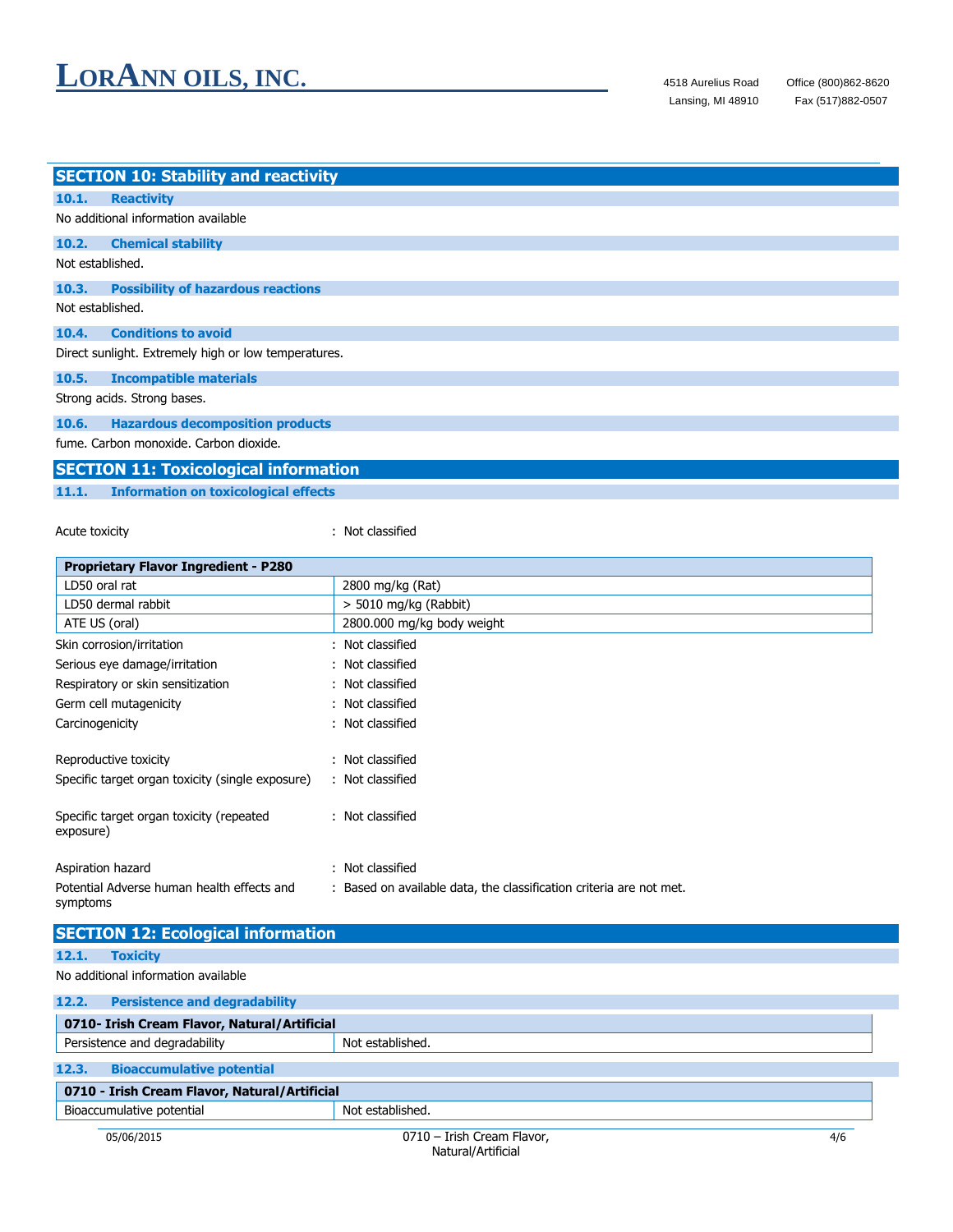| <b>Mobility in soil</b><br>12.4.<br>No additional information available    |                                                                           |  |
|----------------------------------------------------------------------------|---------------------------------------------------------------------------|--|
|                                                                            |                                                                           |  |
| 12.5.<br><b>Other adverse effects</b>                                      |                                                                           |  |
| Effect on ozone layer                                                      | ÷                                                                         |  |
| Effect on the global warming                                               | : No known ecological damage caused by this product.                      |  |
| Other information                                                          | : Avoid release to the environment.                                       |  |
| <b>SECTION 13: Disposal considerations</b>                                 |                                                                           |  |
| <b>Waste treatment methods</b><br>13.1.                                    |                                                                           |  |
| Waste disposal recommendations                                             | : Dispose in a safe manner in accordance with local/national regulations. |  |
| Ecology - waste materials                                                  | : Avoid release to the environment.                                       |  |
| <b>SECTION 14: Transport information</b>                                   |                                                                           |  |
| In accordance with DOT                                                     |                                                                           |  |
| Not regulated for transport                                                |                                                                           |  |
| <b>Additional information</b>                                              |                                                                           |  |
| Other information                                                          | : No supplementary information available.                                 |  |
|                                                                            |                                                                           |  |
| <b>ADR</b>                                                                 |                                                                           |  |
| No additional information available                                        |                                                                           |  |
| <b>Transport by sea</b>                                                    |                                                                           |  |
| No additional information available                                        |                                                                           |  |
| <b>Air transport</b>                                                       |                                                                           |  |
| No additional information available                                        |                                                                           |  |
| <b>SECTION 15: Regulatory information</b>                                  |                                                                           |  |
| 15.1. US Federal regulations                                               |                                                                           |  |
| <b>Proprietary Flavor Ingredient - 167</b>                                 |                                                                           |  |
| Listed on the United States TSCA (Toxic Substances Control Act) inventory  |                                                                           |  |
| <b>Proprietary Flavor Ingredient - P280</b>                                |                                                                           |  |
| Listed on the United States TSCA (Toxic Substances Control Act) inventory  |                                                                           |  |
| <b>15.2. International regulations</b>                                     |                                                                           |  |
| <b>CANADA</b>                                                              |                                                                           |  |
| No additional information available                                        |                                                                           |  |
|                                                                            |                                                                           |  |
| <b>EU-Regulations</b><br>No additional information available               |                                                                           |  |
| Classification according to Regulation (EC) No. 1272/2008 [CLP]            |                                                                           |  |
| Classification according to Directive 67/548/EEC [DSD] or 1999/45/EC [DPD] |                                                                           |  |
| Not classified                                                             |                                                                           |  |
| 15.2.2. National regulations                                               |                                                                           |  |
|                                                                            |                                                                           |  |
| 15.3. US State regulations                                                 |                                                                           |  |
|                                                                            |                                                                           |  |